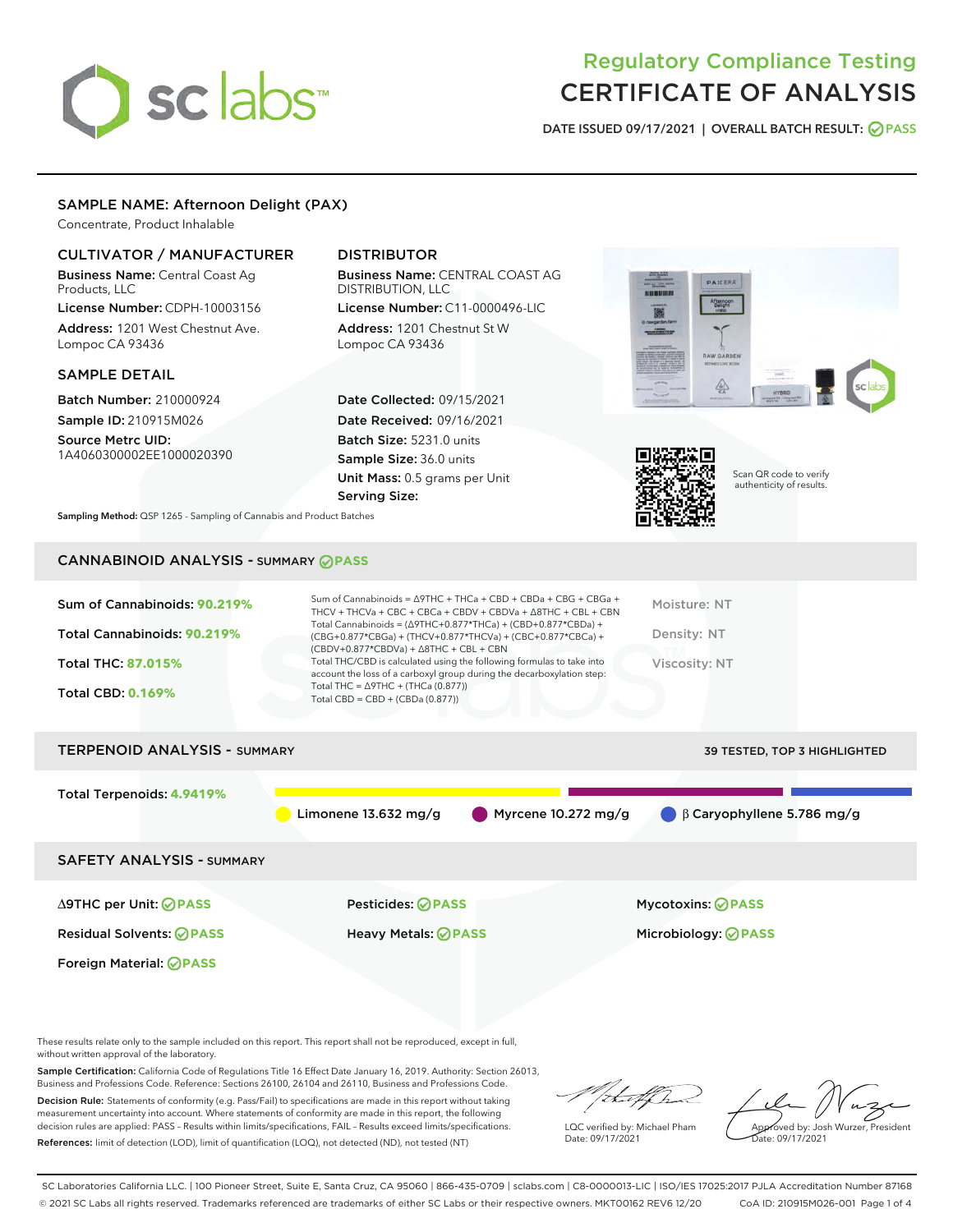



AFTERNOON DELIGHT (PAX) | DATE ISSUED 09/17/2021 | OVERALL BATCH RESULT: 2 PASS

### CANNABINOID TEST RESULTS - 09/17/2021 2 PASS

Tested by high-performance liquid chromatography with diode-array detection (HPLC-DAD). **Method:** QSP 1157 - Analysis of Cannabinoids by HPLC-DAD

#### TOTAL CANNABINOIDS: **90.219%**

Total Cannabinoids (Total THC) + (Total CBD) + (Total CBG) + (Total THCV) + (Total CBC) + (Total CBDV) + ∆8THC + CBL + CBN

TOTAL THC: **87.015%** Total THC (∆9THC+0.877\*THCa)

TOTAL CBD: **0.169%**

Total CBD (CBD+0.877\*CBDa)

TOTAL CBG: 2.085% Total CBG (CBG+0.877\*CBGa)

TOTAL THCV: 0.6% Total THCV (THCV+0.877\*THCVa)

TOTAL CBC: ND Total CBC (CBC+0.877\*CBCa)

TOTAL CBDV: ND Total CBDV (CBDV+0.877\*CBDVa)

| <b>COMPOUND</b>            | LOD/LOQ<br>(mg/g) | <b>MEASUREMENT</b><br><b>UNCERTAINTY</b><br>(mg/g) | <b>RESULT</b><br>(mg/g) | <b>RESULT</b><br>(%) |
|----------------------------|-------------------|----------------------------------------------------|-------------------------|----------------------|
| <b>A9THC</b>               | 0.06/0.26         | ±29.933                                            | 870.15                  | 87.015               |
| <b>CBG</b>                 | 0.06/0.19         | ±0.821                                             | 20.85                   | 2.085                |
| <b>THCV</b>                | 0.1/0.2           | ±0.30                                              | 6.0                     | 0.60                 |
| $\triangle$ 8THC           | 0.1/0.4           | ±0.16                                              | 2.0                     | 0.20                 |
| <b>CBD</b>                 | 0.07/0.29         | ±0.078                                             | 1.69                    | 0.169                |
| <b>CBN</b>                 | 0.1/0.3           | ±0.10                                              | 1.5                     | 0.15                 |
| <b>THCa</b>                | 0.05/0.14         | N/A                                                | <b>ND</b>               | <b>ND</b>            |
| <b>THCVa</b>               | 0.07/0.20         | N/A                                                | <b>ND</b>               | <b>ND</b>            |
| <b>CBDa</b>                | 0.02/0.19         | N/A                                                | <b>ND</b>               | <b>ND</b>            |
| <b>CBDV</b>                | 0.04 / 0.15       | N/A                                                | <b>ND</b>               | <b>ND</b>            |
| <b>CBDVa</b>               | 0.03/0.53         | N/A                                                | <b>ND</b>               | <b>ND</b>            |
| <b>CBGa</b>                | 0.1/0.2           | N/A                                                | <b>ND</b>               | <b>ND</b>            |
| <b>CBL</b>                 | 0.06 / 0.24       | N/A                                                | <b>ND</b>               | <b>ND</b>            |
| <b>CBC</b>                 | 0.2 / 0.5         | N/A                                                | <b>ND</b>               | <b>ND</b>            |
| <b>CBCa</b>                | 0.07/0.28         | N/A                                                | <b>ND</b>               | <b>ND</b>            |
| <b>SUM OF CANNABINOIDS</b> |                   |                                                    | 902.19 mg/g             | 90.219%              |

#### **UNIT MASS: 0.5 grams per Unit**

| ∆9THC per Unit                        | 1120 per-package limit     | 435.08 mg/unit<br><b>PASS</b> |
|---------------------------------------|----------------------------|-------------------------------|
| <b>Total THC per Unit</b>             |                            | 435.08 mg/unit                |
| <b>CBD per Unit</b>                   |                            | $0.84$ mg/unit                |
| <b>Total CBD per Unit</b>             |                            | $0.84$ mg/unit                |
| Sum of Cannabinoids<br>per Unit       |                            | 451.10 mg/unit                |
| <b>Total Cannabinoids</b><br>per Unit |                            | 451.14 mg/unit                |
| <b>MOISTURE TEST RESULT</b>           | <b>DENSITY TEST RESULT</b> | <b>VISCOSITY TEST RESULT</b>  |

Not Tested

Not Tested

Not Tested

#### TERPENOID TEST RESULTS - 09/17/2021

Terpene analysis utilizing gas chromatography-flame ionization detection (GC-FID). **Method:** QSP 1192 - Analysis of Terpenoids by GC-FID

| <b>COMPOUND</b>         | LOD/LOQ<br>(mg/g) | <b>MEASUREMENT</b><br><b>UNCERTAINTY</b><br>(mg/g) | <b>RESULT</b><br>(mg/g) | <b>RESULT</b><br>$(\%)$ |
|-------------------------|-------------------|----------------------------------------------------|-------------------------|-------------------------|
| Limonene                | 0.005 / 0.016     | ±0.1949                                            | 13.632                  | 1.3632                  |
| <b>Myrcene</b>          | 0.008 / 0.025     | ±0.1325                                            | 10.272                  | 1.0272                  |
| $\beta$ Caryophyllene   | 0.004 / 0.012     | ±0.2060                                            | 5.786                   | 0.5786                  |
| $\alpha$ Pinene         | 0.005 / 0.017     | ±0.0300                                            | 3.488                   | 0.3488                  |
| $\beta$ Pinene          | 0.004 / 0.014     | ±0.0338                                            | 2.936                   | 0.2936                  |
| Linalool                | 0.009/0.032       | ±0.0914                                            | 2.404                   | 0.2404                  |
| Ocimene                 | 0.011 / 0.038     | ±0.0753                                            | 2.346                   | 0.2346                  |
| <b>Terpinolene</b>      | 0.008 / 0.026     | ±0.0373                                            | 1.820                   | 0.1820                  |
| $\alpha$ Humulene       | 0.009/0.029       | ±0.0481                                            | 1.498                   | 0.1498                  |
| Fenchol                 | 0.010 / 0.034     | ±0.0559                                            | 1.445                   | 0.1445                  |
| Terpineol               | 0.016 / 0.055     | ±0.0813                                            | 1.324                   | 0.1324                  |
| Valencene               | 0.009 / 0.030     | ±0.0225                                            | 0.326                   | 0.0326                  |
| trans-β-Farnesene       | 0.008 / 0.025     | ±0.0111                                            | 0.312                   | 0.0312                  |
| <b>Borneol</b>          | 0.005 / 0.016     | ±0.0123                                            | 0.294                   | 0.0294                  |
| Camphene                | 0.005 / 0.015     | ±0.0032                                            | 0.275                   | 0.0275                  |
| Guaiol                  | 0.009 / 0.030     | ±0.0101                                            | 0.214                   | 0.0214                  |
| $\alpha$ Bisabolol      | 0.008 / 0.026     | ±0.0108                                            | 0.203                   | 0.0203                  |
| Citronellol             | 0.003 / 0.010     | ±0.0079                                            | 0.162                   | 0.0162                  |
| Fenchone                | 0.009 / 0.028     | ±0.0039                                            | 0.133                   | 0.0133                  |
| Caryophyllene<br>Oxide  | 0.010 / 0.033     | ±0.0052                                            | 0.114                   | 0.0114                  |
| <b>Nerolidol</b>        | 0.009 / 0.028     | ±0.0069                                            | 0.110                   | 0.0110                  |
| $\alpha$ Phellandrene   | 0.006 / 0.020     | ±0.0009                                            | 0.065                   | 0.0065                  |
| 3 Carene                | 0.005 / 0.018     | ±0.0008                                            | 0.055                   | 0.0055                  |
| $\gamma$ Terpinene      | 0.006 / 0.018     | ±0.0009                                            | 0.051                   | 0.0051                  |
| $\alpha$ Terpinene      | 0.005 / 0.017     | ±0.0007                                            | 0.049                   | 0.0049                  |
| Sabinene Hydrate        | 0.006 / 0.022     | ±0.0010                                            | 0.026                   | 0.0026                  |
| p-Cymene                | 0.005 / 0.016     | ±0.0006                                            | 0.024                   | 0.0024                  |
| Sabinene                | 0.004 / 0.014     | ±0.0003                                            | 0.021                   | 0.0021                  |
| Eucalyptol              | 0.006 / 0.018     | ±0.0005                                            | 0.020                   | 0.0020                  |
| Nerol                   | 0.003 / 0.011     | ±0.0006                                            | 0.014                   | 0.0014                  |
| (-)-Isopulegol          | 0.005 / 0.016     | N/A                                                | ND                      | ND                      |
| Camphor                 | 0.006 / 0.019     | N/A                                                | ND                      | ND                      |
| Isoborneol              | 0.004 / 0.012     | N/A                                                | ND                      | <b>ND</b>               |
| Menthol                 | 0.008 / 0.025     | N/A                                                | ND                      | ND                      |
| R-(+)-Pulegone          | 0.003 / 0.011     | N/A                                                | ND                      | ND                      |
| Geraniol                | 0.002 / 0.007     | N/A                                                | ND                      | ND                      |
| <b>Geranyl Acetate</b>  | 0.004 / 0.014     | N/A                                                | ND                      | ND                      |
| $\alpha$ Cedrene        | 0.005 / 0.016     | N/A                                                | ND                      | ND                      |
| Cedrol                  | 0.008 / 0.027     | N/A                                                | ND                      | <b>ND</b>               |
| <b>TOTAL TERPENOIDS</b> |                   |                                                    | 49.419 mg/g             | 4.9419%                 |

SC Laboratories California LLC. | 100 Pioneer Street, Suite E, Santa Cruz, CA 95060 | 866-435-0709 | sclabs.com | C8-0000013-LIC | ISO/IES 17025:2017 PJLA Accreditation Number 87168 © 2021 SC Labs all rights reserved. Trademarks referenced are trademarks of either SC Labs or their respective owners. MKT00162 REV6 12/20 CoA ID: 210915M026-001 Page 2 of 4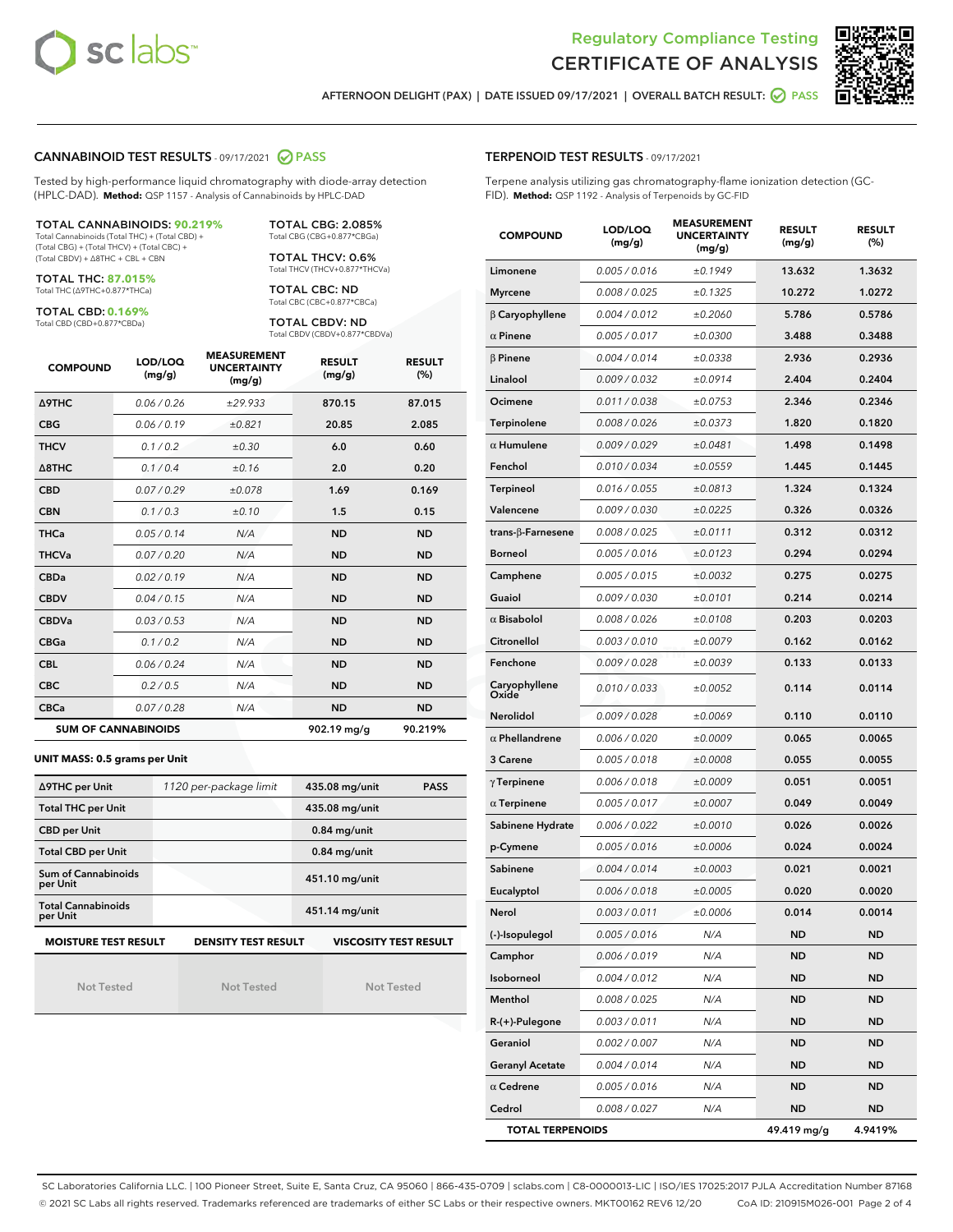



AFTERNOON DELIGHT (PAX) | DATE ISSUED 09/17/2021 | OVERALL BATCH RESULT: **⊘** PASS

# CATEGORY 1 PESTICIDE TEST RESULTS - 09/17/2021 @ PASS

Pesticide and plant growth regulator analysis utilizing high-performance liquid chromatography-mass spectrometry (HPLC-MS) or gas chromatography-mass spectrometry (GC-MS). \*GC-MS utilized where indicated. **Method:** QSP 1212 - Analysis of Pesticides and Mycotoxins by LC-MS or QSP 1213 - Analysis of Pesticides by GC-MS

| <b>COMPOUND</b>             | LOD/LOQ<br>$(\mu g/g)$ | <b>ACTION</b><br><b>LIMIT</b><br>$(\mu g/g)$ | <b>MEASUREMENT</b><br><b>UNCERTAINTY</b><br>$(\mu g/g)$ | <b>RESULT</b><br>$(\mu g/g)$ | <b>RESULT</b> |
|-----------------------------|------------------------|----------------------------------------------|---------------------------------------------------------|------------------------------|---------------|
| Aldicarb                    | 0.03 / 0.08            | $\ge$ LOD                                    | N/A                                                     | <b>ND</b>                    | <b>PASS</b>   |
| Carbofuran                  | 0.02/0.05              | $>$ LOD                                      | N/A                                                     | <b>ND</b>                    | <b>PASS</b>   |
| Chlordane*                  | 0.03 / 0.08            | $\ge$ LOD                                    | N/A                                                     | <b>ND</b>                    | <b>PASS</b>   |
| Chlorfenapyr*               | 0.03/0.10              | $>$ LOD                                      | N/A                                                     | <b>ND</b>                    | <b>PASS</b>   |
| Chlorpyrifos                | 0.02 / 0.06            | $\ge$ LOD                                    | N/A                                                     | <b>ND</b>                    | <b>PASS</b>   |
| Coumaphos                   | 0.02 / 0.07            | $\ge$ LOD                                    | N/A                                                     | <b>ND</b>                    | <b>PASS</b>   |
| Daminozide                  | 0.02 / 0.07            | $\ge$ LOD                                    | N/A                                                     | <b>ND</b>                    | <b>PASS</b>   |
| <b>DDVP</b><br>(Dichlorvos) | 0.03/0.09              | $\ge$ LOD                                    | N/A                                                     | <b>ND</b>                    | <b>PASS</b>   |
| Dimethoate                  | 0.03/0.08              | $>$ LOD                                      | N/A                                                     | <b>ND</b>                    | <b>PASS</b>   |
| Ethoprop(hos)               | 0.03/0.10              | $\ge$ LOD                                    | N/A                                                     | <b>ND</b>                    | <b>PASS</b>   |
| Etofenprox                  | 0.02 / 0.06            | $\ge$ LOD                                    | N/A                                                     | <b>ND</b>                    | <b>PASS</b>   |
| Fenoxycarb                  | 0.03 / 0.08            | $\ge$ LOD                                    | N/A                                                     | <b>ND</b>                    | <b>PASS</b>   |
| Fipronil                    | 0.03/0.08              | $>$ LOD                                      | N/A                                                     | <b>ND</b>                    | <b>PASS</b>   |
| Imazalil                    | 0.02 / 0.06            | $\ge$ LOD                                    | N/A                                                     | <b>ND</b>                    | <b>PASS</b>   |
| <b>Methiocarb</b>           | 0.02 / 0.07            | $\ge$ LOD                                    | N/A                                                     | <b>ND</b>                    | <b>PASS</b>   |
| Methyl<br>parathion         | 0.03/0.10              | $\ge$ LOD                                    | N/A                                                     | <b>ND</b>                    | <b>PASS</b>   |
| <b>Mevinphos</b>            | 0.03/0.09              | $>$ LOD                                      | N/A                                                     | <b>ND</b>                    | <b>PASS</b>   |
| Paclobutrazol               | 0.02 / 0.05            | $\ge$ LOD                                    | N/A                                                     | <b>ND</b>                    | <b>PASS</b>   |
| Propoxur                    | 0.03/0.09              | $\ge$ LOD                                    | N/A                                                     | <b>ND</b>                    | <b>PASS</b>   |
| Spiroxamine                 | 0.03 / 0.08            | $\ge$ LOD                                    | N/A                                                     | <b>ND</b>                    | <b>PASS</b>   |
| Thiacloprid                 | 0.03/0.10              | $\ge$ LOD                                    | N/A                                                     | <b>ND</b>                    | <b>PASS</b>   |

#### CATEGORY 2 PESTICIDE TEST RESULTS - 09/17/2021 @ PASS

| <b>COMPOUND</b>          | LOD/LOO<br>$(\mu g/g)$ | <b>ACTION</b><br>LIMIT<br>$(\mu g/g)$ | <b>MEASUREMENT</b><br><b>UNCERTAINTY</b><br>$(\mu g/g)$ | <b>RESULT</b><br>$(\mu g/g)$ | <b>RESULT</b> |  |
|--------------------------|------------------------|---------------------------------------|---------------------------------------------------------|------------------------------|---------------|--|
| Abamectin                | 0.03/0.10              | 0.1                                   | N/A                                                     | <b>ND</b>                    | <b>PASS</b>   |  |
| Acephate                 | 0.02/0.07              | 0.1                                   | N/A                                                     | <b>ND</b>                    | <b>PASS</b>   |  |
| Acequinocyl              | 0.02/0.07              | 0.1                                   | N/A                                                     | <b>ND</b>                    | <b>PASS</b>   |  |
| Acetamiprid              | 0.02 / 0.05            | 0.1                                   | N/A                                                     | <b>ND</b>                    | <b>PASS</b>   |  |
| Azoxystrobin             | 0.02/0.07              | 0.1                                   | N/A                                                     | <b>ND</b>                    | <b>PASS</b>   |  |
| <b>Bifenazate</b>        | 0.01 / 0.04            | 0.1                                   | N/A                                                     | <b>ND</b>                    | <b>PASS</b>   |  |
| <b>Bifenthrin</b>        | 0.02/0.05              | 3                                     | N/A                                                     | <b>ND</b>                    | <b>PASS</b>   |  |
| <b>Boscalid</b>          | 0.03/0.09              | 0.1                                   | N/A                                                     | <b>ND</b>                    | <b>PASS</b>   |  |
| Captan                   | 0.19/0.57              | 0.7                                   | N/A                                                     | <b>ND</b>                    | <b>PASS</b>   |  |
| Carbaryl                 | 0.02/0.06              | 0.5                                   | N/A                                                     | <b>ND</b>                    | <b>PASS</b>   |  |
| Chlorantranilip-<br>role | 0.04/0.12              | 10                                    | N/A                                                     | <b>ND</b>                    | <b>PASS</b>   |  |
| Clofentezine             | 0.03/0.09              | 0.1                                   | N/A                                                     | <b>ND</b>                    | <b>PASS</b>   |  |

# CATEGORY 2 PESTICIDE TEST RESULTS - 09/17/2021 continued

| <b>COMPOUND</b>               | LOD/LOQ<br>(µg/g) | <b>ACTION</b><br><b>LIMIT</b><br>$(\mu g/g)$ | <b>MEASUREMENT</b><br><b>UNCERTAINTY</b><br>$(\mu g/g)$ | <b>RESULT</b><br>(µg/g) | <b>RESULT</b> |
|-------------------------------|-------------------|----------------------------------------------|---------------------------------------------------------|-------------------------|---------------|
| Cyfluthrin                    | 0.12 / 0.38       | $\overline{c}$                               | N/A                                                     | <b>ND</b>               | <b>PASS</b>   |
| Cypermethrin                  | 0.11 / 0.32       | 1                                            | N/A                                                     | ND                      | <b>PASS</b>   |
| <b>Diazinon</b>               | 0.02 / 0.05       | 0.1                                          | N/A                                                     | ND                      | <b>PASS</b>   |
| Dimethomorph                  | 0.03 / 0.09       | 2                                            | N/A                                                     | ND                      | PASS          |
| Etoxazole                     | 0.02 / 0.06       | 0.1                                          | N/A                                                     | ND                      | <b>PASS</b>   |
| Fenhexamid                    | 0.03 / 0.09       | 0.1                                          | N/A                                                     | <b>ND</b>               | <b>PASS</b>   |
| Fenpyroximate                 | 0.02 / 0.06       | 0.1                                          | N/A                                                     | ND                      | <b>PASS</b>   |
| Flonicamid                    | 0.03 / 0.10       | 0.1                                          | N/A                                                     | ND                      | <b>PASS</b>   |
| Fludioxonil                   | 0.03 / 0.10       | 0.1                                          | N/A                                                     | <b>ND</b>               | <b>PASS</b>   |
| Hexythiazox                   | 0.02 / 0.07       | 0.1                                          | N/A                                                     | <b>ND</b>               | <b>PASS</b>   |
| Imidacloprid                  | 0.04 / 0.11       | 5                                            | N/A                                                     | ND                      | <b>PASS</b>   |
| Kresoxim-methyl               | 0.02 / 0.07       | 0.1                                          | N/A                                                     | <b>ND</b>               | <b>PASS</b>   |
| <b>Malathion</b>              | 0.03 / 0.09       | 0.5                                          | N/A                                                     | <b>ND</b>               | <b>PASS</b>   |
| Metalaxyl                     | 0.02 / 0.07       | $\overline{c}$                               | N/A                                                     | ND                      | <b>PASS</b>   |
| Methomyl                      | 0.03 / 0.10       | 1                                            | N/A                                                     | <b>ND</b>               | <b>PASS</b>   |
| Myclobutanil                  | 0.03 / 0.09       | 0.1                                          | N/A                                                     | ND                      | <b>PASS</b>   |
| Naled                         | 0.02 / 0.07       | 0.1                                          | N/A                                                     | ND                      | <b>PASS</b>   |
| Oxamyl                        | 0.04 / 0.11       | 0.5                                          | N/A                                                     | ND                      | PASS          |
| Pentachloronitro-<br>benzene* | 0.03 / 0.09       | 0.1                                          | N/A                                                     | ND                      | <b>PASS</b>   |
| Permethrin                    | 0.04 / 0.12       | 0.5                                          | N/A                                                     | ND                      | <b>PASS</b>   |
| Phosmet                       | 0.03 / 0.10       | 0.1                                          | N/A                                                     | <b>ND</b>               | <b>PASS</b>   |
| Piperonylbu-<br>toxide        | 0.02 / 0.07       | 3                                            | N/A                                                     | ND                      | <b>PASS</b>   |
| Prallethrin                   | 0.03 / 0.08       | 0.1                                          | N/A                                                     | <b>ND</b>               | <b>PASS</b>   |
| Propiconazole                 | 0.02 / 0.07       | 0.1                                          | N/A                                                     | ND                      | <b>PASS</b>   |
| Pyrethrins                    | 0.04 / 0.12       | 0.5                                          | N/A                                                     | ND                      | <b>PASS</b>   |
| Pyridaben                     | 0.02 / 0.07       | 0.1                                          | N/A                                                     | ND                      | <b>PASS</b>   |
| Spinetoram                    | 0.02 / 0.07       | 0.1                                          | N/A                                                     | <b>ND</b>               | PASS          |
| Spinosad                      | 0.02 / 0.07       | 0.1                                          | N/A                                                     | ND                      | <b>PASS</b>   |
| Spiromesifen                  | 0.02 / 0.05       | 0.1                                          | N/A                                                     | <b>ND</b>               | <b>PASS</b>   |
| Spirotetramat                 | 0.02 / 0.06       | 0.1                                          | N/A                                                     | ND                      | <b>PASS</b>   |
| Tebuconazole                  | 0.02 / 0.07       | 0.1                                          | N/A                                                     | ND                      | <b>PASS</b>   |
| Thiamethoxam                  | 0.03 / 0.10       | 5                                            | N/A                                                     | <b>ND</b>               | <b>PASS</b>   |
| Trifloxystrobin               | 0.03 / 0.08       | 0.1                                          | N/A                                                     | <b>ND</b>               | <b>PASS</b>   |

SC Laboratories California LLC. | 100 Pioneer Street, Suite E, Santa Cruz, CA 95060 | 866-435-0709 | sclabs.com | C8-0000013-LIC | ISO/IES 17025:2017 PJLA Accreditation Number 87168 © 2021 SC Labs all rights reserved. Trademarks referenced are trademarks of either SC Labs or their respective owners. MKT00162 REV6 12/20 CoA ID: 210915M026-001 Page 3 of 4